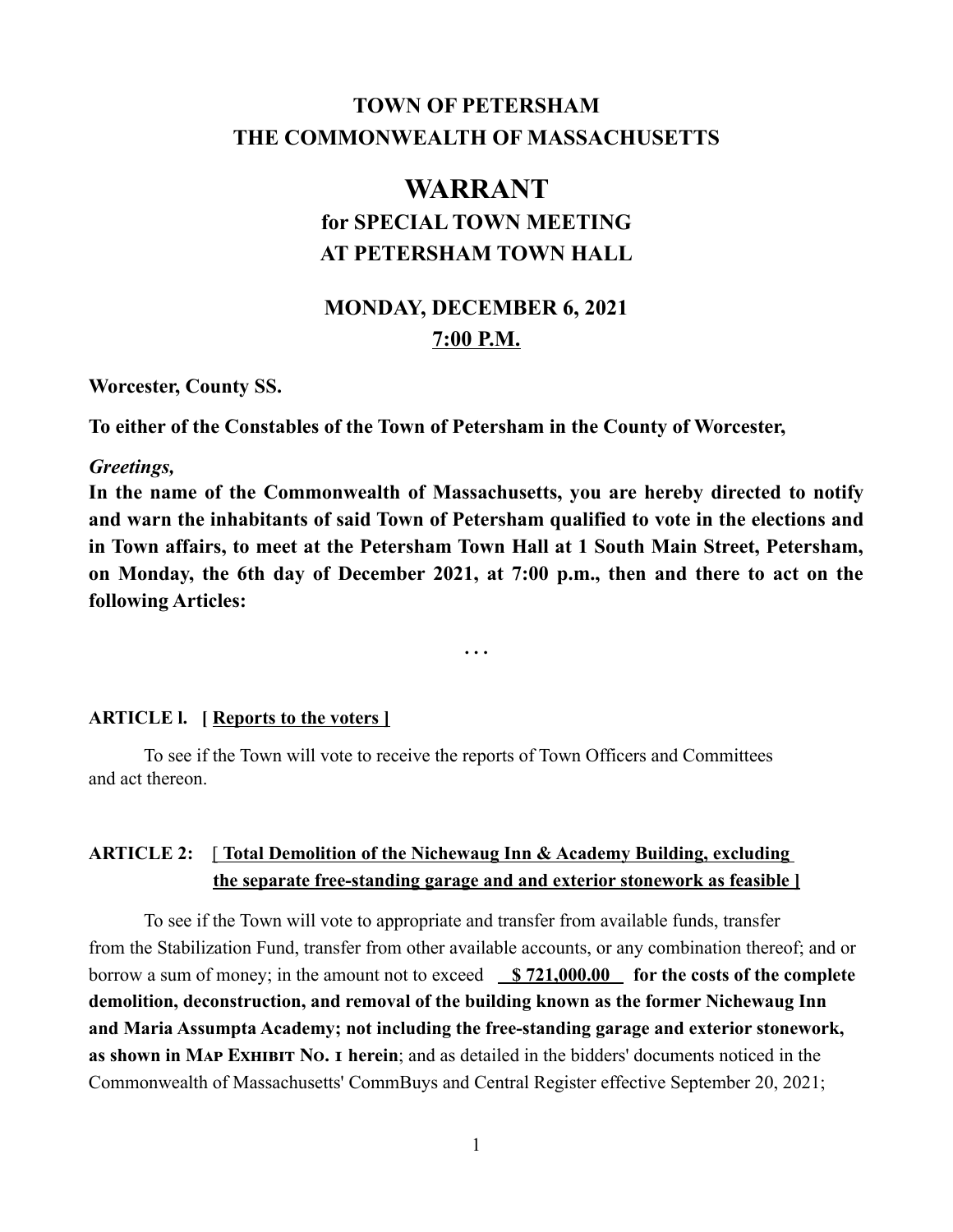for the Town-owned property located at 25 Common Street, Assessors' Map Parcel Number 116; as may be possible with funding provided for the purposes, over a period of one or more years, as determined by the Town of Petersham, said removal to include site clearance, filling, soil restoration, grading, and seeding of the land upon completion of demolition; and to authorize the Selectboard to enter into all agreements and execute any and all instruments as may be necessary to effect said demolition and removal; subject to obtaining a "Permit for Demolition" from the Town of Petersham Historic District Commission; and to authorize the Treasurer, with the approval of the Selectboard, to issue bonds or notes therefore in accordance with the provisions of General Laws Chapter 44, Section 7(3), and Chapter 181 of the Acts and Resolves of 2013: An Act Authorizing the Town of Petersham to Borrow Outside the Debt Limit for a Certain Town Project enacted by the General Court of Massachusetts and signed into law December 19, 2013 by his Excellency the Governor, and or any other authority; or act in relation thereto.

#### — **RECOMMENDED**

### **ARTICLE 3:** [ **Demolition of the Nichewaug Inn & Academy Building, excluding the "Chapel Wing", separate free-standing garage, and exterior stonework as feasible]**

To see if the Town will vote to appropriate and transfer from available funds, transfer from the Stabilization Fund, transfer from other available accounts, or any combination thereof; and or borrow a sum of money; in the amount not to exceed **\$723,000.00** for the costs of the **demolition, deconstruction, and removal of the building known as the former Nichewaug Inn and Maria Assumpta Academy; not including the "Chapel Wing", the free-standing garage, and the exterior stonework, as shown in Map Exhibit No. 2 herein;** and as detailed in the bidders' documents noticed in the Commonwealth of Massachusetts' CommBuys and Central Register effective September 20, 2021; for the Town-owned property located at 25 Common Street, Assessors' Map Parcel Number 116; as may be possible with funding provided for the purposes, over a period of one or more years, as determined by the Town of Petersham, said removal to include site clearance, filling, soil restoration, grading, and seeding of the land upon completion of demolition; and to authorize the Selectboard to enter into all agreements and execute any and all instruments as may be necessary to effect said demolition, deconstruction, and removal; subject to obtaining a "Permit for Demolition" from the Town of Petersham Historic District Commission; and to authorize the Treasurer, with the approval of the Selectboard, to issue bonds or notes therefore in accordance with the provisions of General Laws Chapter 44, Section 7(3), and Chapter 181 of the Acts and Resolves of 2013: An Act Authorizing the Town of Petersham to Borrow Outside the Debt Limit for a Certain Town Project enacted by the General Court of Massachusetts and signed into law December 19, 2013 by his Excellency the Governor, and or any other authority; or act in relation thereto.

#### **— NOT RECOMMENDED**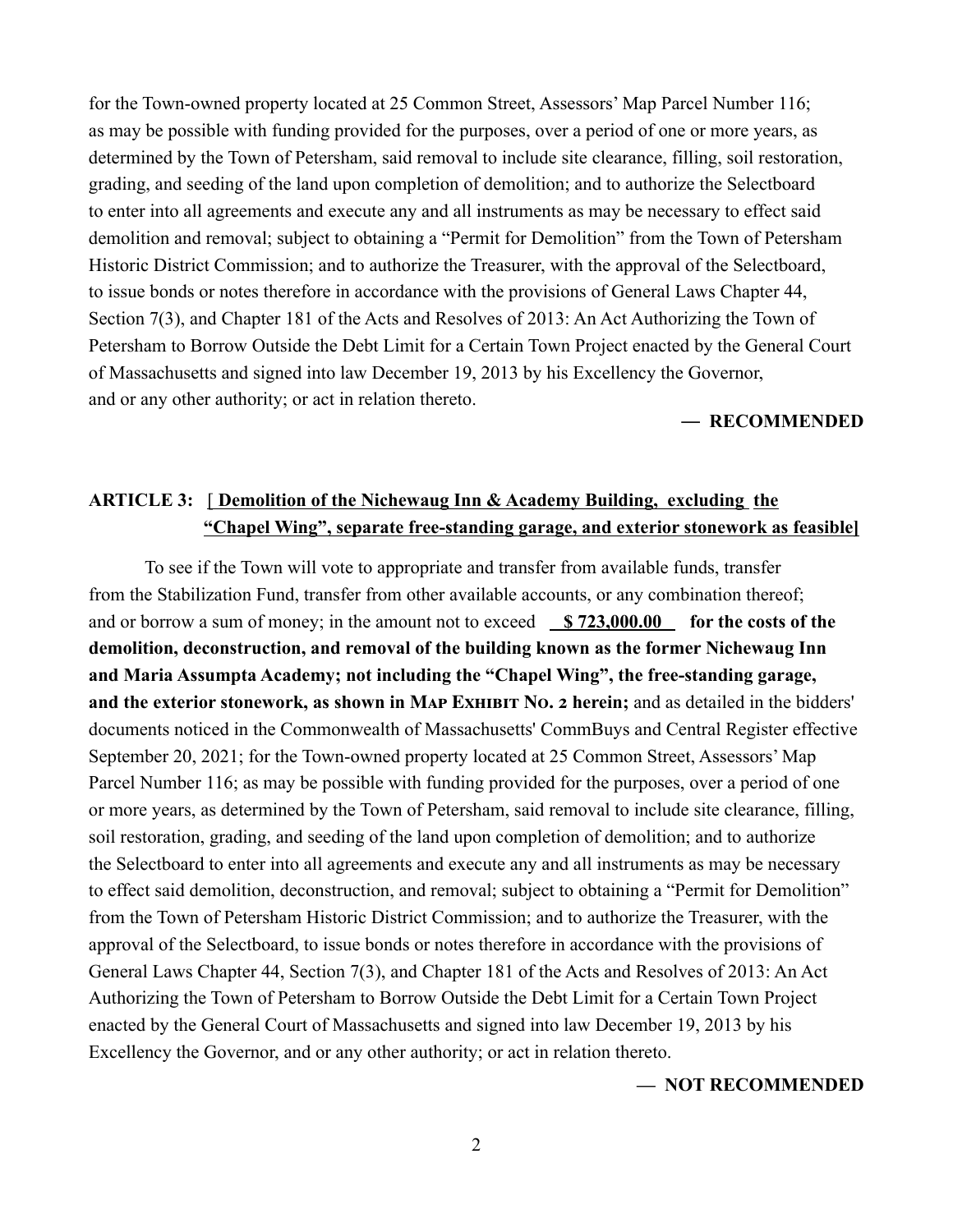## **ARTICLE 4:** [ **Total Demolition of the Nichewaug Inn & Academy Building, excluding the "Chapel Wing", a portion of the front section of the original building, the separate free-standing garage, and exterior stonework as feasible. ]**

To see if the Town will vote to appropriate and transfer from available funds, transfer from the Stabilization Fund, transfer from other available accounts, or any combination thereof; and or borrow a sum of money; in the amount not to exceed \$777,000.00 for the costs of the **demolition, deconstruction, and removal of the building known as the former Nichewaug Inn and Maria Assumpta Academy; not including the "Chapel Wing", a specified portion of the original front building, the free-standing garage, and exterior stonework, as shown in Map Exhibit No. 3 herein and for the post-demolition costs to structurally stabilize and enclose the exposed 2.5 story south end of the front building after removal of the south side section**; and as detailed in the bidders' documents noticed in the Commonwealth of Massachusetts' CommBuys and Central Register effective September 20, 2021; for the Town-owned property located at 25 Common Street, Assessors' Map Parcel Number 116; as may be possible with funding provided for the purposes, over a period of one or more years, as determined by the Town of Petersham, said removal to include site clearance, filling, soil restoration, grading, and seeding of the land upon completion of demolition; and to authorize the Selectboard to enter into all agreements and execute any and all instruments as may be necessary to effect said demolition, deconstruction, and removal; subject to obtaining a "Permit for Demolition" from the Town of Petersham Historic District Commission; and to authorize the Treasurer, with the approval of the Selectboard, to issue bonds or notes therefore in accordance with the provisions of General Laws Chapter 44, Section 7(3), and Chapter 181 of the Acts and Resolves of 2013: An Act Authorizing the Town of Petersham to Borrow Outside the Debt Limit for a Certain Town Project enacted by the General Court of Massachusetts and signed into law December 19, 2013 by his Excellency the Governor, and or any other authority; or act in relation thereto.

### — **NOT RECOMMENDED**

**And you are directed to serve this Warrant, by posting up attested copies thereof at the Petersham Town Offices, Petersham Post Office and Petersham Package Store, in said Town, fourteen (14) days at least before the time of holding said meeting. Hereof fail not, and make due return of this Warrant, with your doings thereon, to the Town Clerk, at the time and place of meeting, as aforesaid.** 

**. . .**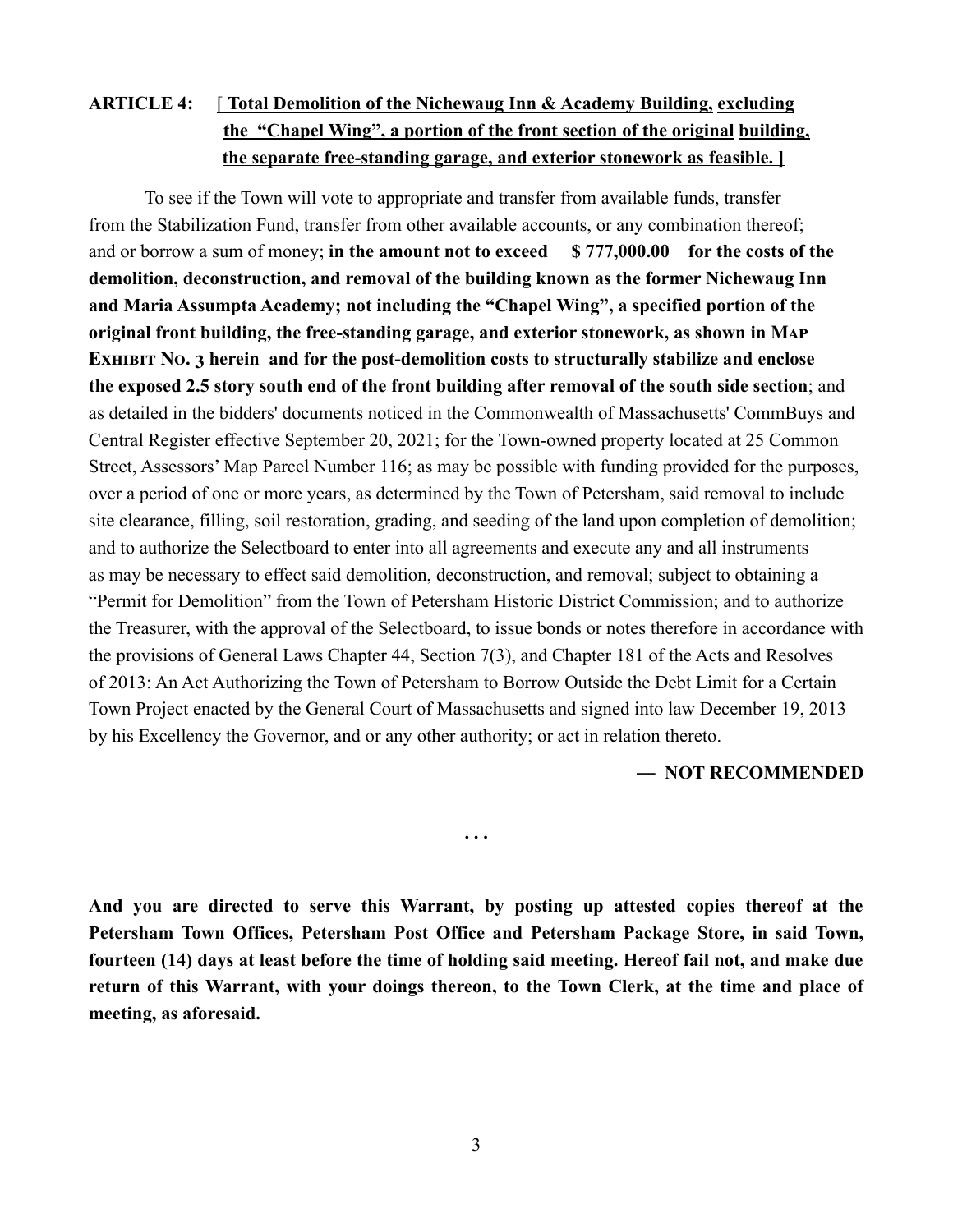| , 2021.                                        |  |
|------------------------------------------------|--|
|                                                |  |
| <b>Selectboard of Petersham, Massachusetts</b> |  |
|                                                |  |
| $\sum_{i=1}^{n}$                               |  |

**A true copy. Attest:……………………………… } Constable**

**Worcester, SS**

**Pursuant to the within Warrant, I have notified the inhabitants of the Town of Petersham, Massachusetts by posting up attested copies at the Petersham Town Offices, Petersham Post Office and Petersham Package Store, fourteen (14) days before the date of the meeting, as within directed.**

**…………………………………………………… } Constable of Petersham, Massachusetts**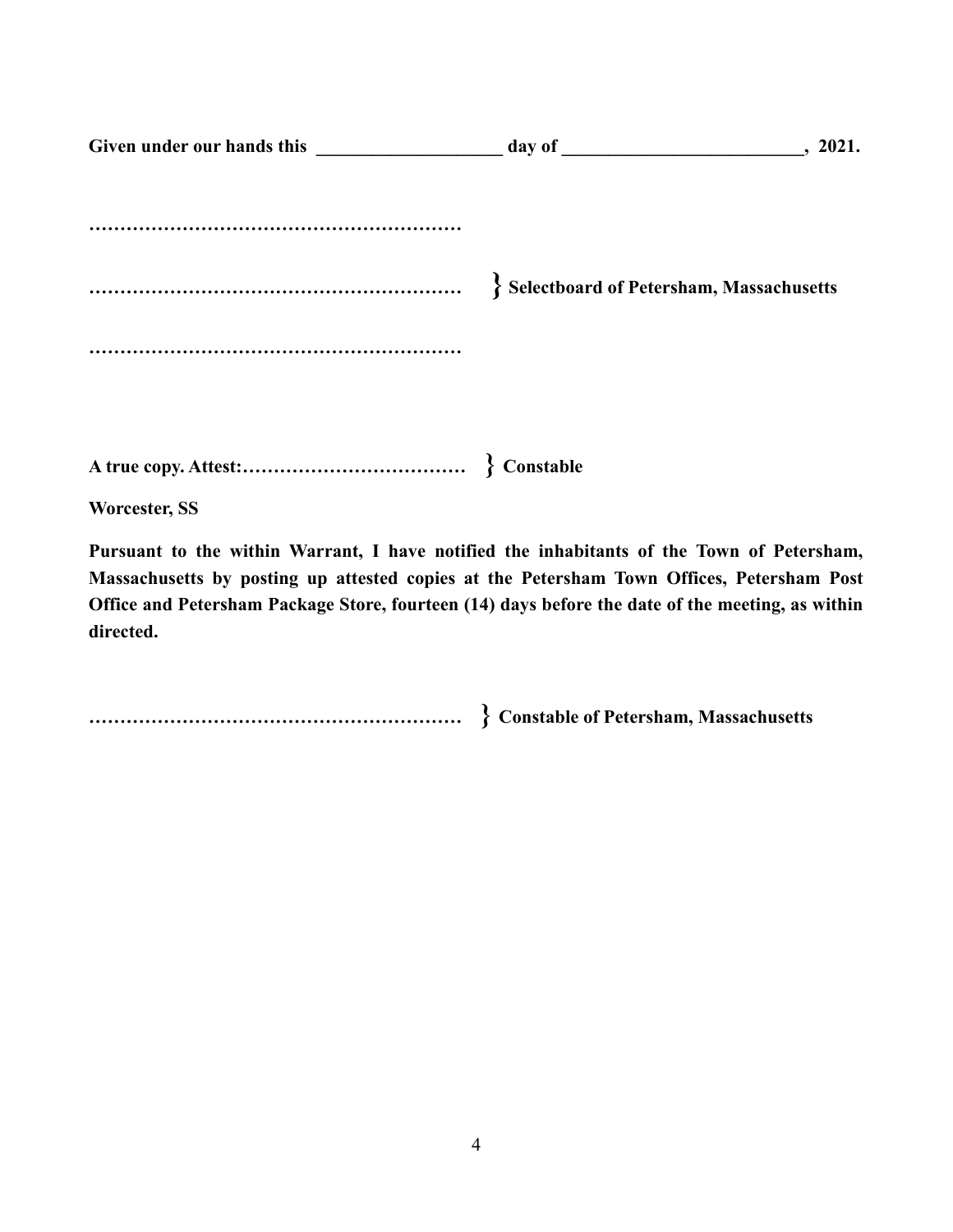# **ARTICLE 2** – Exhibit No. 1

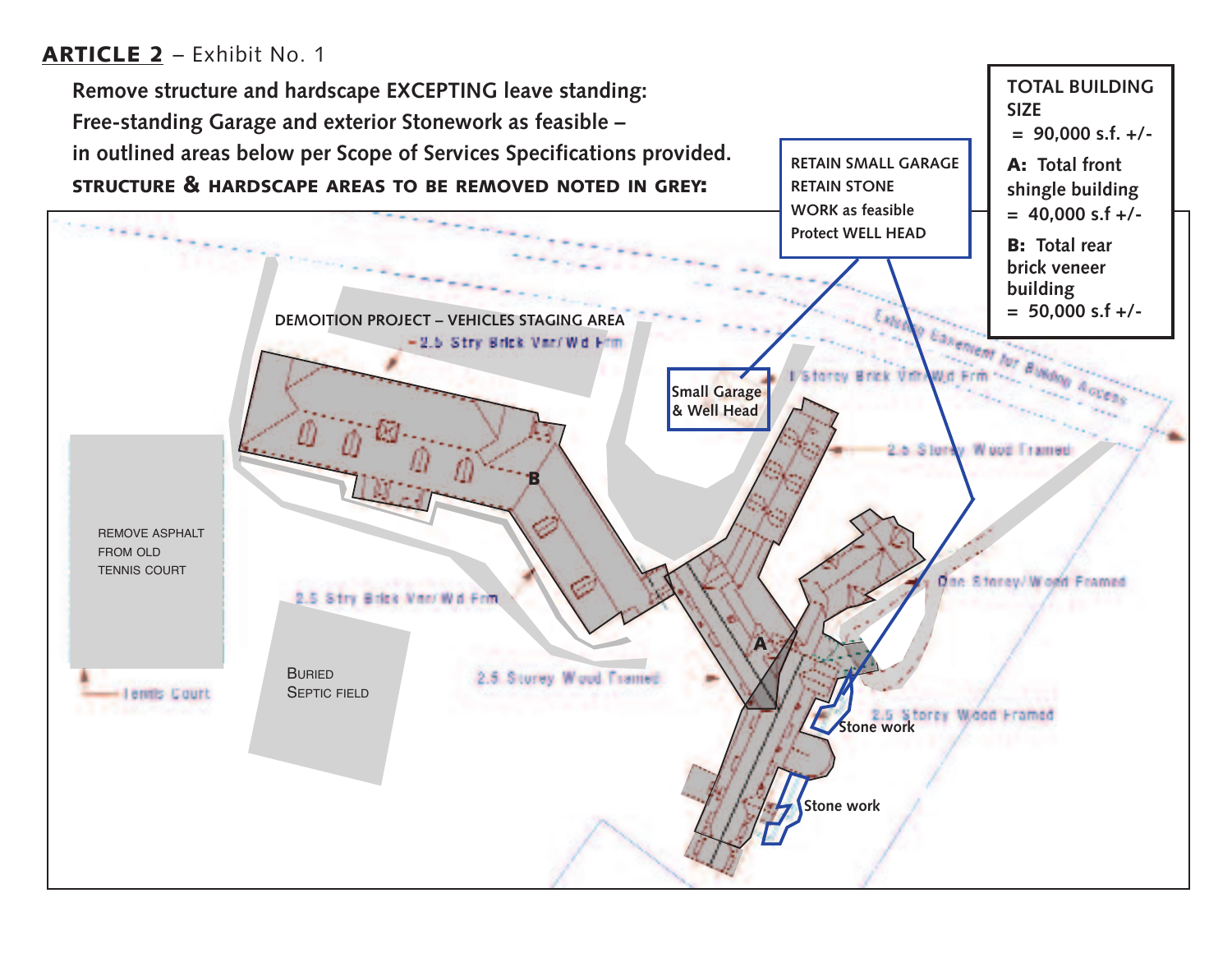# **ARTICLE 3** – Exhibit No. 2